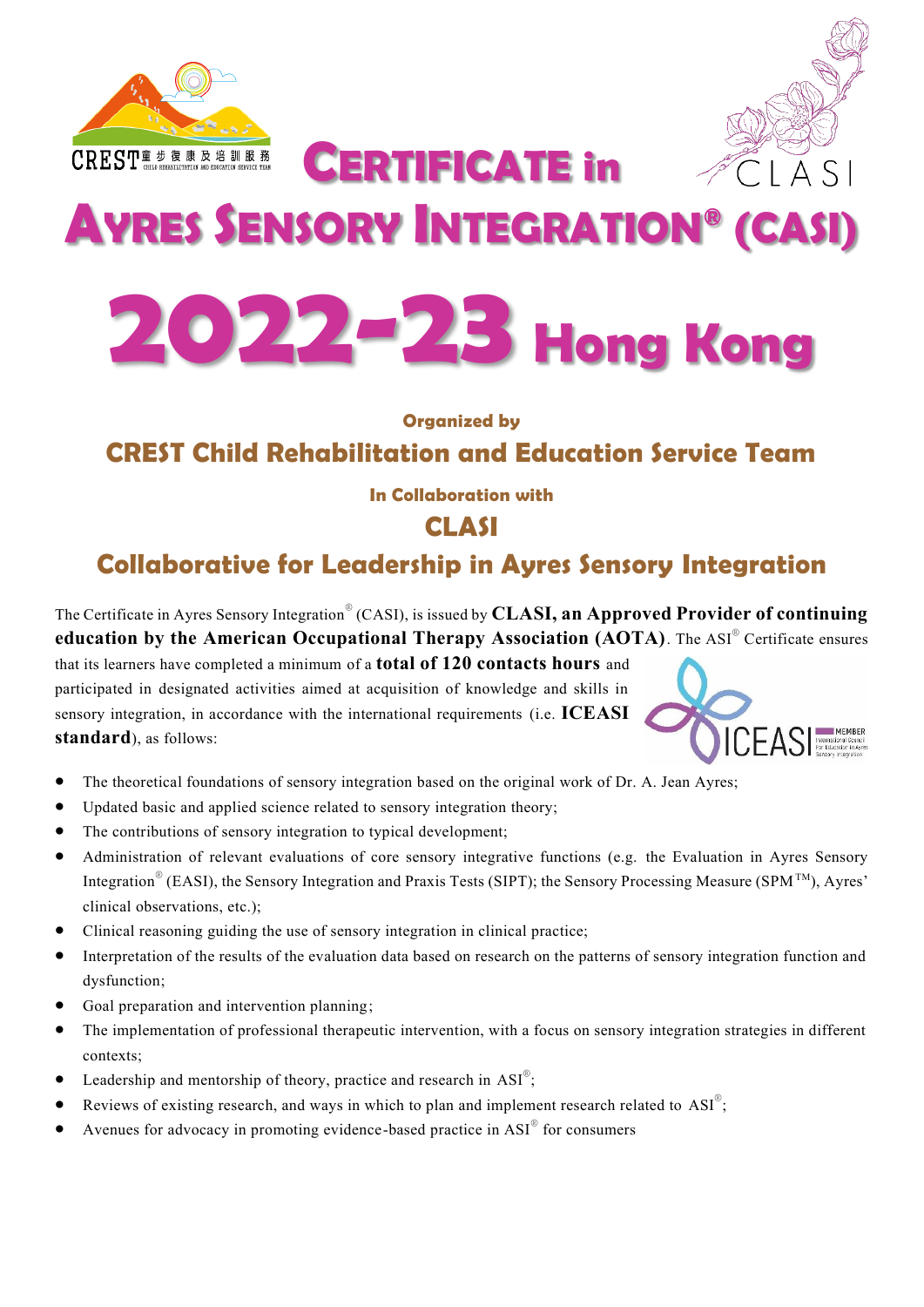

### **CASI Modules:**

| Module 1:<br>Module 2: | Online<br>Online | - Ayres Sensory Integration® (ASI®) Theory<br>- Comprehensive Assessment in $ASI^{\circledR}$ |  | $\big\backslash\big\}$ |
|------------------------|------------------|-----------------------------------------------------------------------------------------------|--|------------------------|
| Module 3:              | Onsite           | - Assessment in ASI <sup>®</sup> Hands-On Practice                                            |  |                        |
| Module 4:              | Online           | - Clinical Reasoning in $ASI^{\circledR}$                                                     |  |                        |
| Module 5:              | Online           | - Introduction to ASI® Intervention and the ASI® Fidelity Measure                             |  |                        |
| Module 6:              | Onsite           | - ASI <sup>®</sup> Intervention                                                               |  |                        |

**\*\*ALL 6 modules including quizzes and assignments are required for the CLASI CASI – Certificate in ASI**®

# **Module 1 Ayres Sensory Integration® (ASI®) Theory**

#### **Course Description:**

The latest advancements in neuroscience support the application of the theory of sensory integration as an approach to dealing with children, adolescents, adults and older adults. This module will provide the therapists a theoretical basis for the application of the theory of sensory integration for the clinical practice.

The trainings for the first module will provide a study to the theory of sensory integration, to the central nervous system, the neuroscience of sensory systems, modulation, the praxis and the principles of the evaluation and intervention in sensory integration.

#### **Learning Objectives:**

Following this course, participants will be able to…

- Identify the interpretive models of the theory of sensory integration;
- Describe the neurological structures and their functions involved in the process of sensory integration;
- Describe functional implications and occupational factors on the basis of the changes of sensory impairments;
- Discuss the praxis and its role in performance and behavior;
- Evaluate the quality of research related to sensory integration.

#### **Format:**

**Module 1:** *Online (24 –30 Hours)* Starts in *May, 2022 (1 accessible year) \*To be completed by 11th Oct 2022if tojoin Module 3 on 11th –14th Oct, 2022\**

#### **Targeted Participants:**

All interested individuals

#### **Course Completion Requirement(s):**

- Completing the online course with the required course work.
- Joining live webinar (if any) is highly recommended.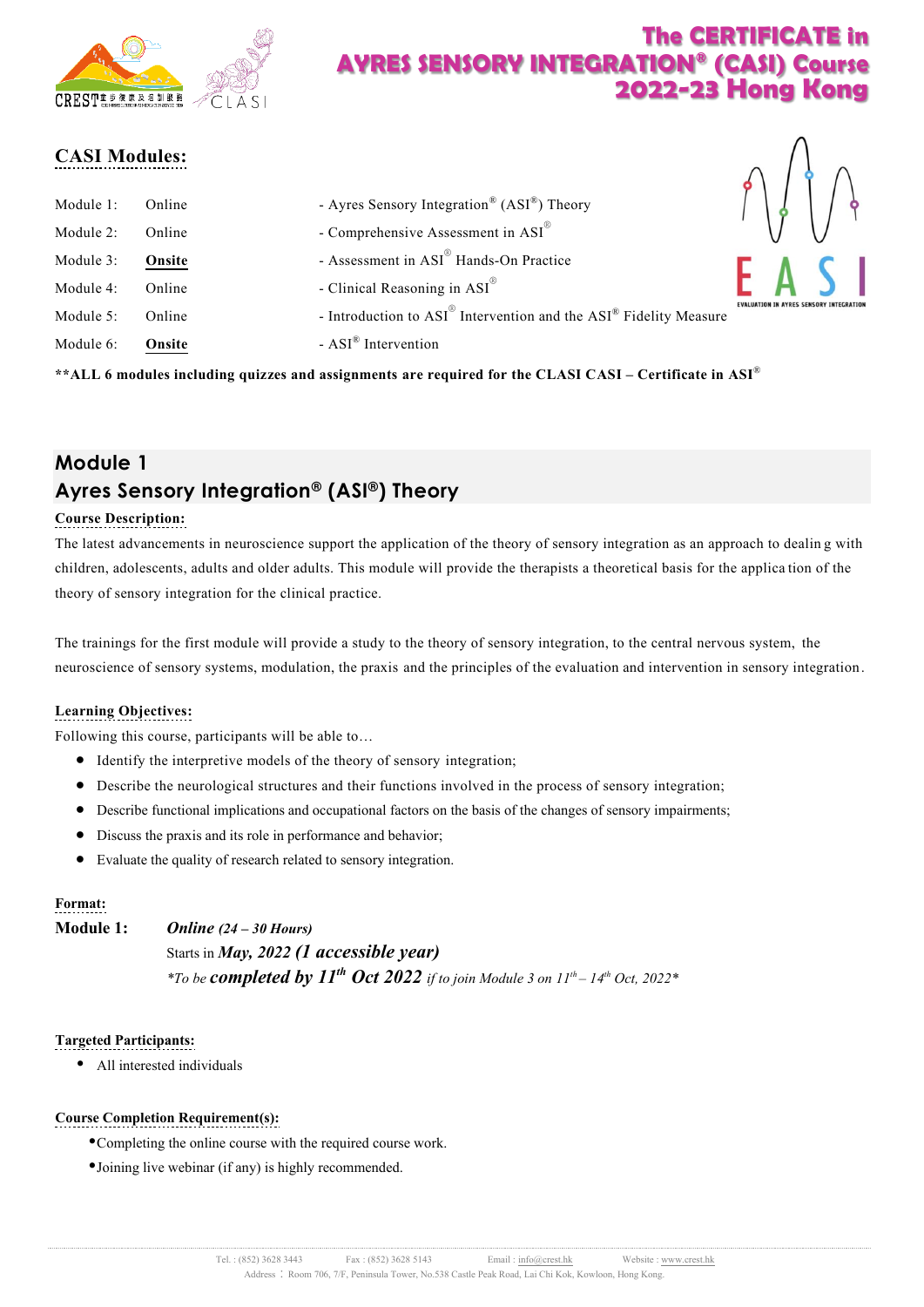

# **Module 2 Comprehensive Assessment of Ayres Sensory Integration®**

### **Module 3**

### **Assessment in ASI® Hands-On Practice**

#### **Course Description:**

Modules 2 and 3 are designed to teach evaluations of Ayres Sensory Integration<sup>®</sup> function and dysfunction that include: Evaluation in Ayres Sensory Integration® (EASI), The Sensory Integration and Praxis Tests (SIPT), Sensory Processing Measure (SPM™), structured and unstructured clinical observations.

#### **Learning Objectives:**

It is intended that at the end of the trainings for Modules2 and 3, participants will be able to:

- Determine an assessment plan for a client:
- Determine the evaluations appropriate to assess ASI® constructs in all areas;
- Analyze the psychometric strength of the evaluations;
- Reliably administer the EASI;
- $\bullet$  Understand the constructs tested by the EASI, SIPT, SPM<sup>TM</sup> and related measures;
- Design clinical observations of sensory integration constructs when standardized measures are not possible;
- Demonstrate competence in the application of clinical observations based on  $ASI^{\circledast}$ ;
- Administer the Sensory Processing Measure (SPM<sup>TM</sup>);
- Identify whether an evaluation report meets the standard for structural elements on ASI® Intervention Fidelity Measure.

#### **Format:**

| Module 2: | Online $(24 – 30 hours)$                                                                                              |                                                         |                                                                 |
|-----------|-----------------------------------------------------------------------------------------------------------------------|---------------------------------------------------------|-----------------------------------------------------------------|
| Module 3: | Starts in Aug, 2022 (1 accessible year)<br>*To be <b>completed by 11<sup>th</sup> Oct 2022</b> if to join Module 3 on |                                                         | <b>Course Fee includes the</b><br>following items for Module 3: |
|           | $11^{th} - 14^{th}$ Oct, 2022*                                                                                        |                                                         | • EASI Starter-kit                                              |
|           | Onsite*                                                                                                               |                                                         | • EASI Materials<br>(Please refer to page 4)                    |
|           | Date / Time:                                                                                                          | $11^{th} - 14^{th}$ Oct, 2022 (Tue - Fri) / 0930 – 1730 |                                                                 |
|           | Venue:                                                                                                                | To be confirmed 1 month prior to the course             |                                                                 |

Speakers: Dr. Zoe Mailloux (OTD, OTR/L, FAOTA), & Mr. Stephen Tsz Man Chan (MSc, HKROT)

\*Venue is subject to change. In case if onsite teaching is not preferred due to COVID-19, the teaching format may change to online live meeting. CREST Child Rehabilitation and Education Service Team reserves the right on final decision.

#### **Targeted Participants:**

 Occupational therapists, physical therapists, speech and language pathologists and medical professionals (e.g. psychologists, neuropsychologists and physicians) who **has completed Module 1.**

#### **Course Completion Requirement(s):**

- Completing the online Module 2 with the required course work, and
- Joining live webinar of Module 2 (if any) is highly recommended.
- 100% attendance of the onsite Module 3.





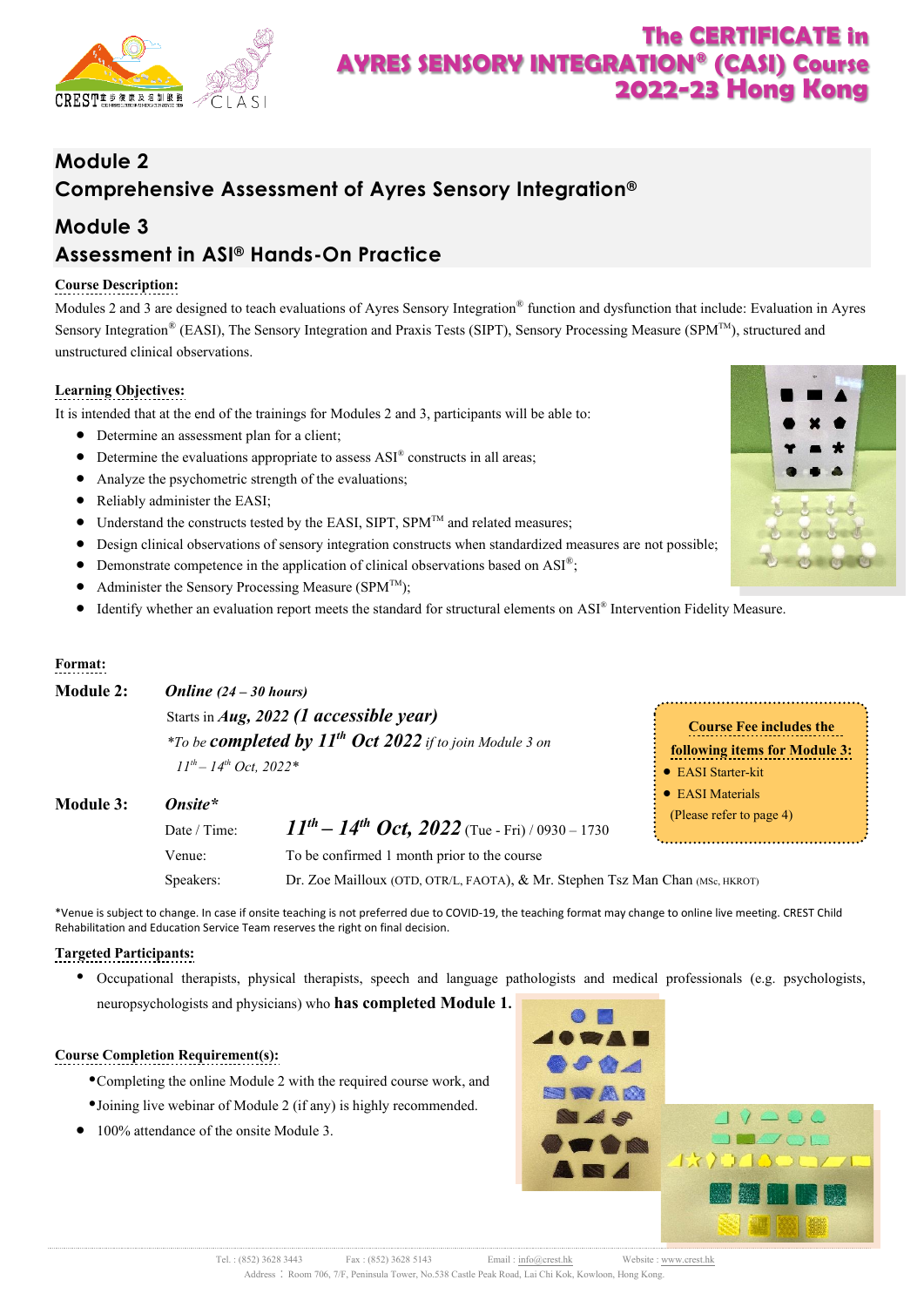

| <b>EASI Materials list for participants</b> |                                                                   |                    |  |  |  |
|---------------------------------------------|-------------------------------------------------------------------|--------------------|--|--|--|
| Item                                        | <b>Materials</b>                                                  | Quantity           |  |  |  |
| 1                                           | EASI test form                                                    | 2 sets             |  |  |  |
| $\overline{2}$                              | EASI manual (softcopy available on CLASI platform)                | softcopy           |  |  |  |
| 3                                           | Test 1 visual design test form                                    | $\overline{2}$     |  |  |  |
| 4                                           | Test 13 paper with vertical line printed down the center of paper | 2                  |  |  |  |
| 5                                           | Test 14 Hand and feet A4 trial sheet and A3 test sheet            | 2                  |  |  |  |
| 6                                           | Test 19 bottles for oral shapes                                   | 2                  |  |  |  |
| $\tau$                                      | Test 19 trial and test oral template                              | $\mathbf{1}$       |  |  |  |
| 8                                           | Test 20 sensory reactivity template                               | $\mathbf{1}$       |  |  |  |
| 9                                           | SPM <sup>™</sup> Home AutoScore Print Forms                       | 5                  |  |  |  |
|                                             | <b>EASI Starter Kit</b>                                           |                    |  |  |  |
|                                             | Pipe cleaners                                                     | $\overline{2}$     |  |  |  |
|                                             | Paper clips                                                       | $\overline{2}$     |  |  |  |
|                                             | Plain cloth napkin (50x50cm)                                      | $\mathbf{1}$       |  |  |  |
|                                             | Cotton balls                                                      | 2                  |  |  |  |
|                                             | Square wooden block (1 inch)                                      | $\mathbf{1}$       |  |  |  |
|                                             | Empty plastic bottle "rice bottle"                                | $\mathbf{1}$       |  |  |  |
|                                             | Pencil with eraser on top                                         | 1                  |  |  |  |
|                                             | Puzzles                                                           | 3 sets             |  |  |  |
|                                             | A4 stand                                                          | $\mathbf{1}$       |  |  |  |
| 10                                          | Paper folder as shield                                            | $\mathbf{1}$       |  |  |  |
|                                             | Metal chopstick                                                   | $\mathbf{1}$       |  |  |  |
|                                             | Dog "clicker"                                                     | $\mathbf{1}$       |  |  |  |
|                                             | Small paint brushes                                               | 2                  |  |  |  |
|                                             | 3D printed shapes                                                 | 1 set of 65 pieces |  |  |  |
|                                             | Metal strip                                                       | $\overline{4}$     |  |  |  |
|                                             | Magnetic white board set                                          | 3 pieces           |  |  |  |
|                                             | Shelf - shield                                                    | $\mathbf{1}$       |  |  |  |
|                                             | Cover cups                                                        | 12                 |  |  |  |
|                                             | Bottle carrier                                                    | $\overline{2}$     |  |  |  |
|                                             | <b>Binder Clip</b>                                                | $\mathbf{1}$       |  |  |  |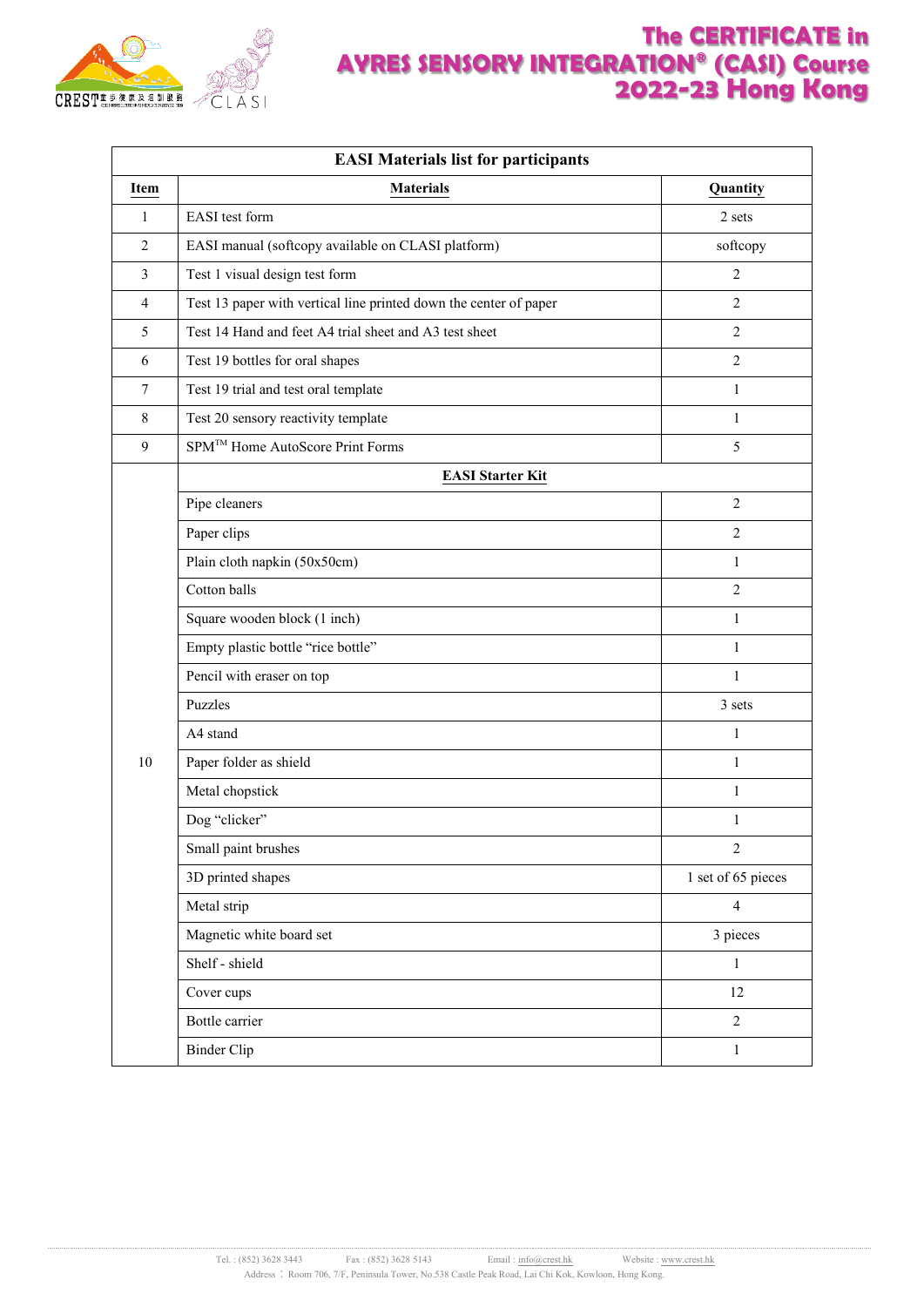

# **Module 4 Knowledge and Skills in Ayres Sensory Integration® Clinical Reasoning**

#### **Course Description:**

Module 4 focuses on clinical reasoning based on research and evaluation data to understand the findings and make recommendations for goals and services. Trainings leading to knowledge and skills in clinical reasoning allows the learner to understand relationships in the assessment data and relationship to participation, informing recommendations for services.

#### **Learning Objectives:**

It is intended that at the end of Module 4, participants will be able to:

- Describe the patterns of sensory integration function and dysfunction;
- Analyze, interpret assessment results according to the patterns of SI function and dysfunction;
- Relate the data obtained through the application of the instruments with the difficulties of occupational performance of the individual;
- Identify client-centered goals and objectives from presenting concerns linked to the interpretation;
- Create the intervention plan based on the evaluation performed;
- Determine how the intervention will be conducted and effect various contexts, in children identified with sensory dysfunction.

#### **Format:**

**Module 4:** *Online(24 –30 Hours)*

Starts in early *Nov, 2022 (1 accessible year) after Module 3. \*To be completed by 14 th Feb, 2023if to join Module 6on 14 th –17 th Feb, 2023\**

#### **Targeted Participants:**

 Occupational therapists, physical therapists, speech and language pathologists and medical professionals (e.g. psychologists, neuropsychologists and physicians) who **has completed Module 1, 2 and 3.**

#### **Course Completion Requirement(s):**

• Completing the online Module 4 with the required course work.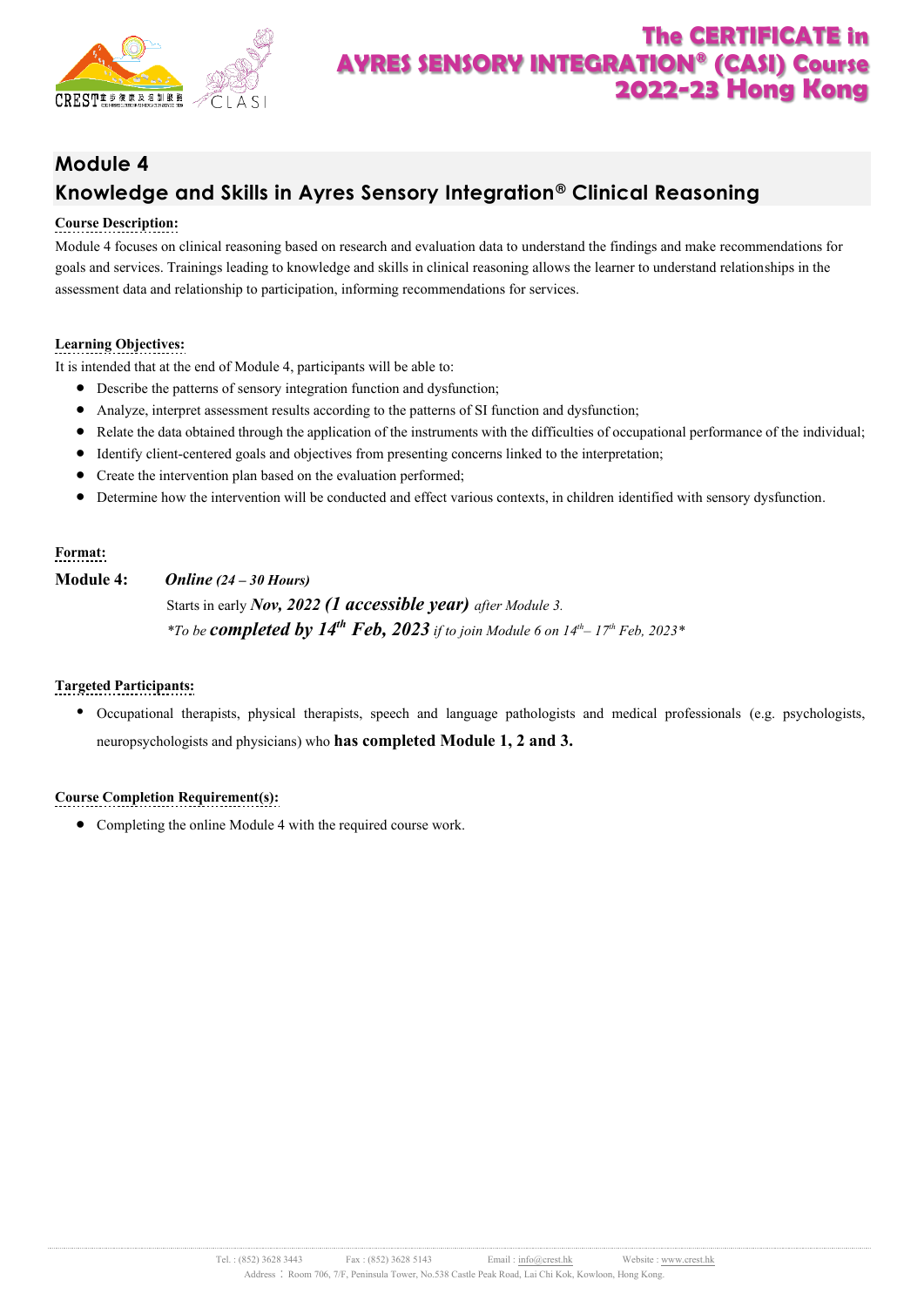

### **Module 5 Introduction to ASI ® Intervention and the ASI® Fidelity Measure Module 6 ASI® Intervention (with Live Demonstration)**

#### **Course Description:**

Module 5 introduces the research and manualized methods of ASI<sup>®</sup> intervention including the Fidelity to ASI<sup>®</sup> Intervention measure that assists researchers and clinicians to distinguish between interventions that are faithful to the principles of ASI® and those that do not meet the criteria.

In Module 6, learners are taught intervention strategies specific to Ayres Sensory Integration®. The trainings leading to competency teaches implementation of an intervention plan based on the interpretation of the results of tests as demonstrated and discussed. The clinical reasoning and resolution of problems of a specific case study are used by all participants.

#### **Learning Objectives:**

Following these courses, participants will be able to…

- Apply clinical reasoning in the design and implementation of intervention for individuals with sensory integration difficulties or dysfunction;
- Use dynamic assessment while working with clients to refine the intervention during treatment;
- Name the process elements of the ASI® Intervention Fidelity Measure;
- Determine the way in which the process elements interact during a direct intervention session;
- Explain the relationship between the activities and the facilitation of adaptive responses;
- Explain the importance of an appropriate response to the involvement of the occupational Child;
- Discuss the benefits and limitations of ASI® intervention with a wide variety of diagnostic groups, ages, and types of difficulties;
- Demonstrate the way in which sensory strategies are implemented in various contexts including the home, school and the community.

#### **Format:**

| Module 5: | <b>Online</b> $(24 – 30 hours)$                                                                                    |
|-----------|--------------------------------------------------------------------------------------------------------------------|
|           | Starts in Dec, $2022$ (1 accessible year)                                                                          |
|           | *To be <b>completed by 14<sup>th</sup> Feb, 2023</b> if to join Module 6 on $14^{th}$ –17 <sup>th</sup> Feb, 2023* |

### **Module 6:** *Onsite\**

| Date / Time: | $14^{th} - 17^{th}$ Feb, 2023 (Tue - Fri) / 0930 – 1730                             |
|--------------|-------------------------------------------------------------------------------------|
| Venue:       | To be confirmed 2 months prior to the course                                        |
| Speakers:    | Dr. Susanne Smith Roley (OTD, OTR/L, FAOTA) & Mr. Stephen Tsz Man Chan (MSc, HKROT) |

\*Venue is subject to change. In case if onsite teaching is not preferred due to COVID-19, the teaching format may change to online live meeting. CREST Child Rehabilitation and Education Service Team reserves the right on final decision.

#### **Targeted Participants:**

- **Module 5:** Occupational therapists, physical therapists, speech and language pathologists and medical professionals (e.g. psychologists, neuropsychologists and physicians) who **has completed Module 1, 2, 3 and 4.**
- **Module 6:** Occupational therapists, physical therapists, speech and language pathologists who **has completed Module 1, 2,3, 4 and 5.**

#### **Course Completion Requirement(s):**

- Completing the online Module 5 with the required course work, and
- 100% attendance of the onsite Module 6 and completion of course work.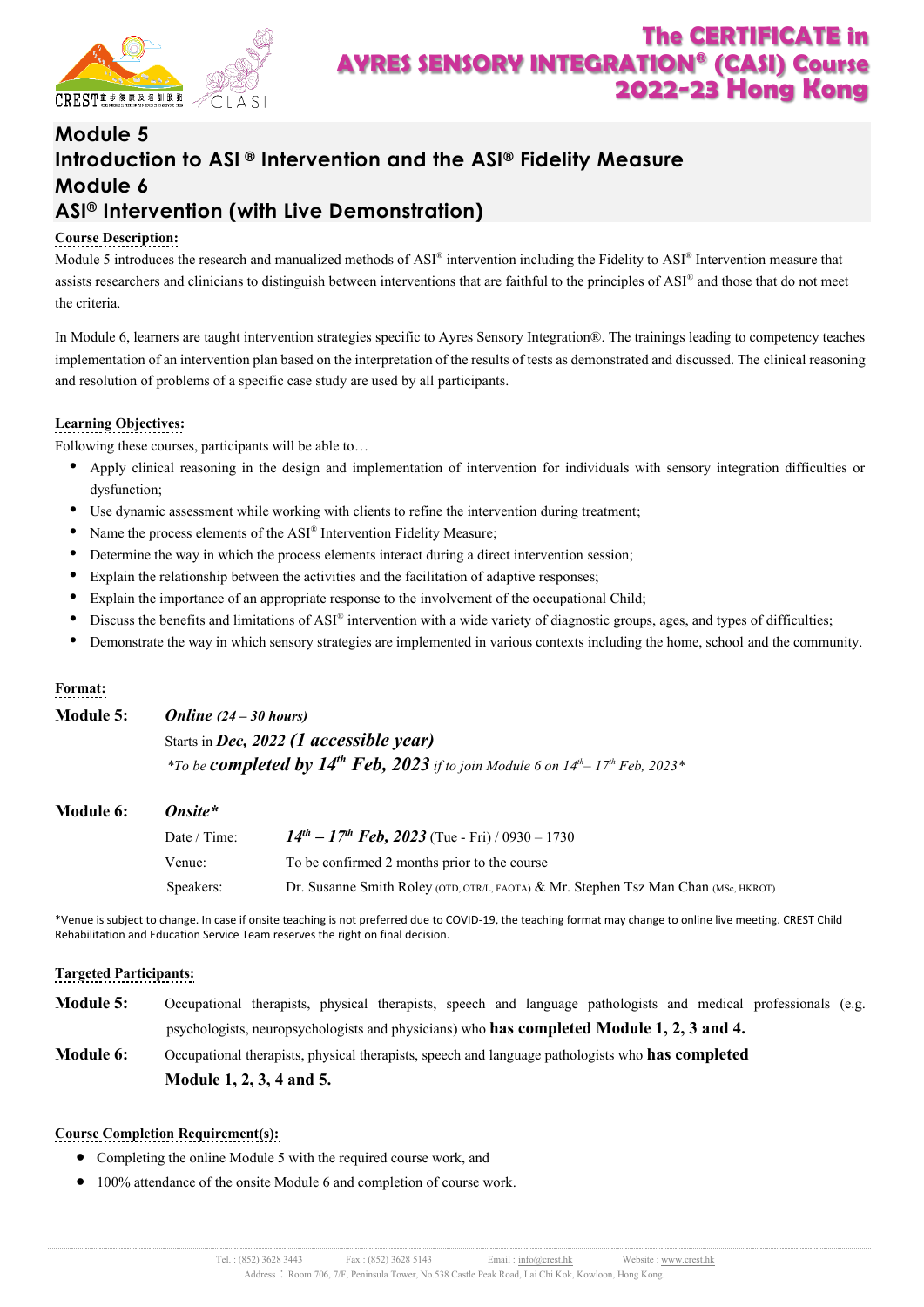

### **Course Sequence:**

The Modules build upon each other. Module 1 is designed to help participants become conversant in theory related to sensory integration and serves as an introduction to the forms of assessment taught in Module2 and 3. Module2 and 3 are aprerequisite to Module4, which focuses on the interpretation of test results, e.g., EASI, SIPT results. Module5 and 6 build on the elements introduced in all of the previous Modules.

We **recommend that participants attend the Modules in sequence**and believe those who take the Modules out of order will be at a disadvantage. However, if participants need to **take the Modules out of sequence**, **special approval from program coordinator is required**. Please be aware that **ALL 6 Modules must be completed within a 5-year time span in order to qualify for certification**.

### **Certification:**

Participants who fulfill the requirement of **completing all 6 modules including the assignments** are eligible for applying the

Certificate in Ayres Sensory Integration® issued by Collaborative Leadership in Ayres Sensory Integration (CLASI). This program is adhering to the *standardof International Council for* 

*Education in Ayres Sensory Integration (ICEASI)*.

**\*\* Please read the Certification Requirement & Assignment information at <https://www.cl-asi.org/requirements> before applying the course**



### **Course Fee:**

| The Certificate in Ayres Sensory Integration® Course, CASI (2022-23, Hong Kong) |                                                                             |                            |                                                 |                            |                           |                              |  |  |
|---------------------------------------------------------------------------------|-----------------------------------------------------------------------------|----------------------------|-------------------------------------------------|----------------------------|---------------------------|------------------------------|--|--|
| Module                                                                          | 1                                                                           | $\overline{2}$             | 3                                               | $\overline{\bf{4}}$        | 5                         | 6                            |  |  |
| Format                                                                          | Online <sup>#</sup>                                                         | Online <sup>#</sup>        | <b>Onsite in HK</b>                             | Online <sup>#</sup>        | Online <sup>#</sup>       | <b>Onsite in HK</b>          |  |  |
| Period / Date                                                                   | May 2022                                                                    | Aug 2022                   | $11^{th} - 14^{th}$ Oct 2022                    | Nov 2022                   | Dec 2022                  | $14^{th} - 17^{th}$ Feb 2023 |  |  |
| Language                                                                        | English                                                                     |                            |                                                 |                            |                           |                              |  |  |
|                                                                                 |                                                                             |                            | <b>Early Bird Registration Fee and Deadline</b> |                            |                           |                              |  |  |
|                                                                                 | HK\$2,200                                                                   | HK\$2,200                  | HK\$10,450                                      | HK\$2,200                  | HK\$2,200                 | HK\$10,450                   |  |  |
|                                                                                 | 24 <sup>th</sup> Mar 2022                                                   | $24^{th}$ Jun 2022         | 24 <sup>th</sup> July 2022                      | 24 <sup>th</sup> Sept 2022 | 24th Oct 2022             | 24 <sup>th</sup> Nov 2022    |  |  |
|                                                                                 | <b>Regular Registration Fee and Deadline</b>                                |                            |                                                 |                            |                           |                              |  |  |
|                                                                                 | HK\$2,600                                                                   | HK\$2,600                  | HK\$11,950                                      | HK\$2,600                  | HK\$2,600                 | HK\$11,950                   |  |  |
| Course                                                                          | 24 <sup>th</sup> Apr 2022                                                   | 24 <sup>th</sup> July 2022 | 24 <sup>th</sup> Aug 2022                       | 24 <sup>th</sup> Oct 2022  | 24 <sup>th</sup> Nov 2022 | 24 <sup>th</sup> Dec 2022    |  |  |
| Fee                                                                             | <b>Combo Offer Fee and Deadline</b>                                         |                            |                                                 |                            |                           |                              |  |  |
|                                                                                 |                                                                             | Module 1, 2 & 3:           |                                                 | Module 4, 5 & 6:           |                           |                              |  |  |
|                                                                                 | HK\$14,000 / HK\$13,800*<br>HK\$14,000 / HK\$13,800*                        |                            |                                                 |                            |                           |                              |  |  |
|                                                                                 | Deadline: 24 <sup>th</sup> Mar 2022<br>Deadline: 24 <sup>th</sup> Sept 2022 |                            |                                                 |                            |                           |                              |  |  |
|                                                                                 | Module $1-6$ :                                                              |                            |                                                 |                            |                           |                              |  |  |
|                                                                                 |                                                                             |                            | HK\$27,400 / HK\$27,200*                        |                            |                           |                              |  |  |
|                                                                                 |                                                                             |                            | Deadline: 24 <sup>th</sup> Mar 2022             |                            |                           |                              |  |  |

*# For online modules, you must have access to the internet with live streaming capability.*

*\* Discounted price for HKOTA/MOTA/OTAT/IOTA/IFTA members.*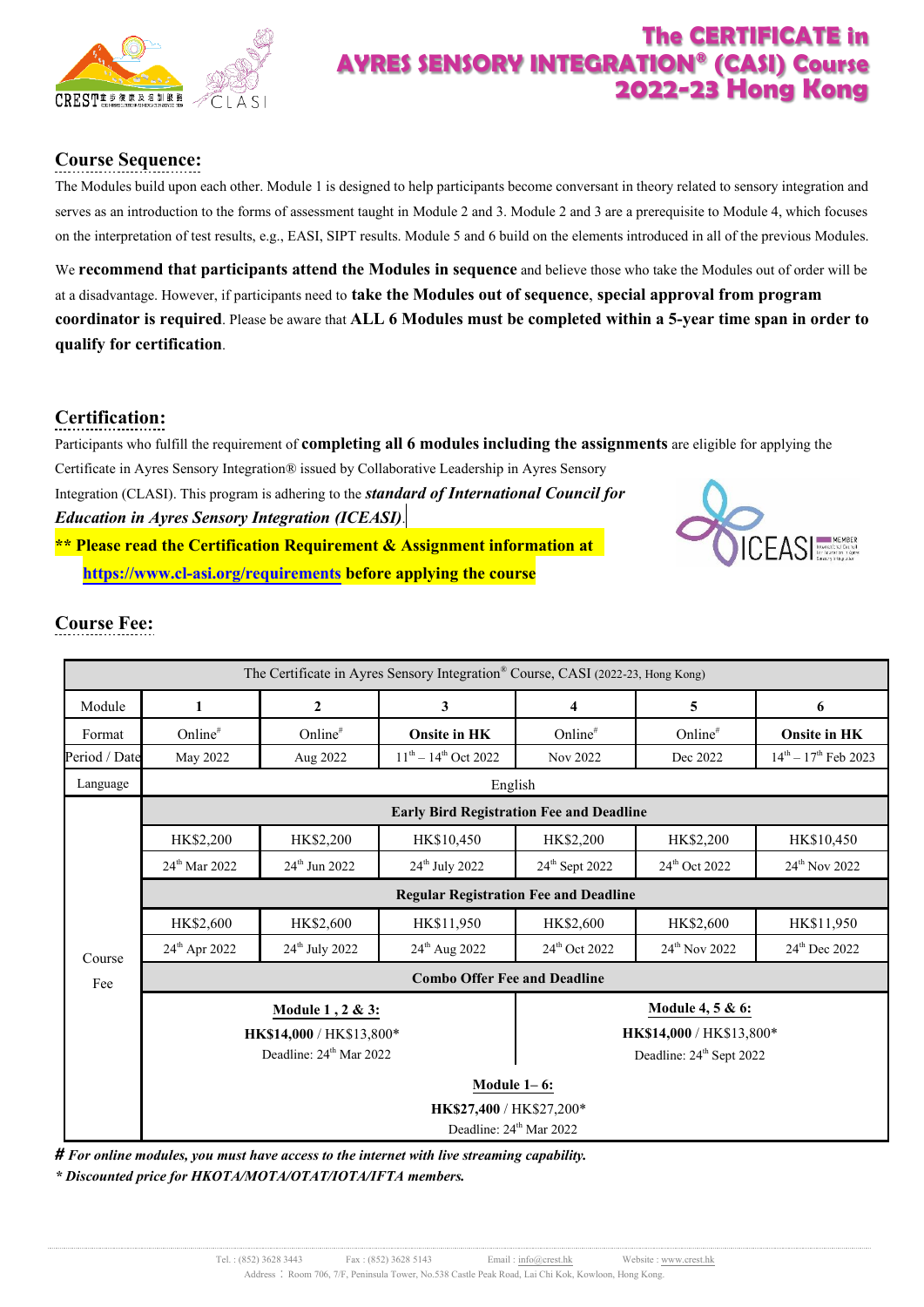

回復選挙

### **Payment:**

| For Local Applications:         | By FPS:                                                                                                                              |  |  |  |  |  |
|---------------------------------|--------------------------------------------------------------------------------------------------------------------------------------|--|--|--|--|--|
|                                 | Bank / FPS Code:<br>HSBC / 8919052                                                                                                   |  |  |  |  |  |
|                                 | <b>Bank Account Name:</b><br>TSRCL T/A CCR&EST                                                                                       |  |  |  |  |  |
|                                 | *Please put "CASI 22-23 and your full name" as reference and attach the screenshot of                                                |  |  |  |  |  |
|                                 | successful transaction together with your application form (the screenshot must include                                              |  |  |  |  |  |
|                                 | the transaction date, amount and reference).                                                                                         |  |  |  |  |  |
|                                 | <b>By Cheque:</b>                                                                                                                    |  |  |  |  |  |
|                                 | Payable to "CREST Child Rehabilitation and Education Service Team"                                                                   |  |  |  |  |  |
|                                 | *Please send to the address below together with the registration form:<br>"To: CREST Child Rehabilitation and Education Service Team |  |  |  |  |  |
|                                 |                                                                                                                                      |  |  |  |  |  |
|                                 | Room 706, Peninsula Tower, No. 538 Castle Peak Road, Lai Chi Kok, Kowloon, Hong Kong                                                 |  |  |  |  |  |
|                                 | $(SAR)$ "                                                                                                                            |  |  |  |  |  |
|                                 | <b>By Automatic Teller Machine (ATM):</b>                                                                                            |  |  |  |  |  |
|                                 | Bank / FPS Code:<br>HSBC / 634-388821-838                                                                                            |  |  |  |  |  |
|                                 | <b>Bank Account Name:</b><br>TSRCL T/A CCR&EST                                                                                       |  |  |  |  |  |
|                                 | * Please write down YOUR FULL NAME and COURSE NAME (i.e. CASI 2022-23) on                                                            |  |  |  |  |  |
|                                 | the bank advice slip and email together with registration form to info@crest.hk.                                                     |  |  |  |  |  |
| For International Applications: | By Telegraphic Transfer (TT):<br>$\bullet$                                                                                           |  |  |  |  |  |
|                                 | * Please see the attached "Telegraphic Transfer (TT) Instructions for CREST" for details,                                            |  |  |  |  |  |
|                                 | and email the TT bank advice slip together with registration form to info@crest.hk.                                                  |  |  |  |  |  |
|                                 | By Credit Card (Master/ Visa in USD)<br>٠                                                                                            |  |  |  |  |  |
|                                 | * Please use ethe following link / QR Code:                                                                                          |  |  |  |  |  |
|                                 | https://cresthk.typeform.com/to/PIPM1EJb / scan this QR code                                                                         |  |  |  |  |  |

#### **Terms & Conditions:**

(i) Notification:

Notification will be sent individually through email after your application and payment are received **within 1 week**.

#### (ii) Confirmation:

The confirmation will be sent individually through email by:

| Early-bird | $7th$ Apr 2022 | $7th$ Jun 2022  | $7th$ July 2022   | $7th$ Sept 2022 | $7th$ Oct 2022    | $7th$ Dec 2022 |
|------------|----------------|-----------------|-------------------|-----------------|-------------------|----------------|
| Regular    | $8th$ May 2022 | $8th$ July 2022 | $8^{th}$ Aug 2022 | $8th$ Oct 2022  | $8^{th}$ Nov 2022 | $8th$ Jan 2023 |

#### (iii) Receipt:

- Official receipt will be sent through email individually;
- HK\$500 administrative fee will be required for re-issuing receipt or certified true copy of receipt.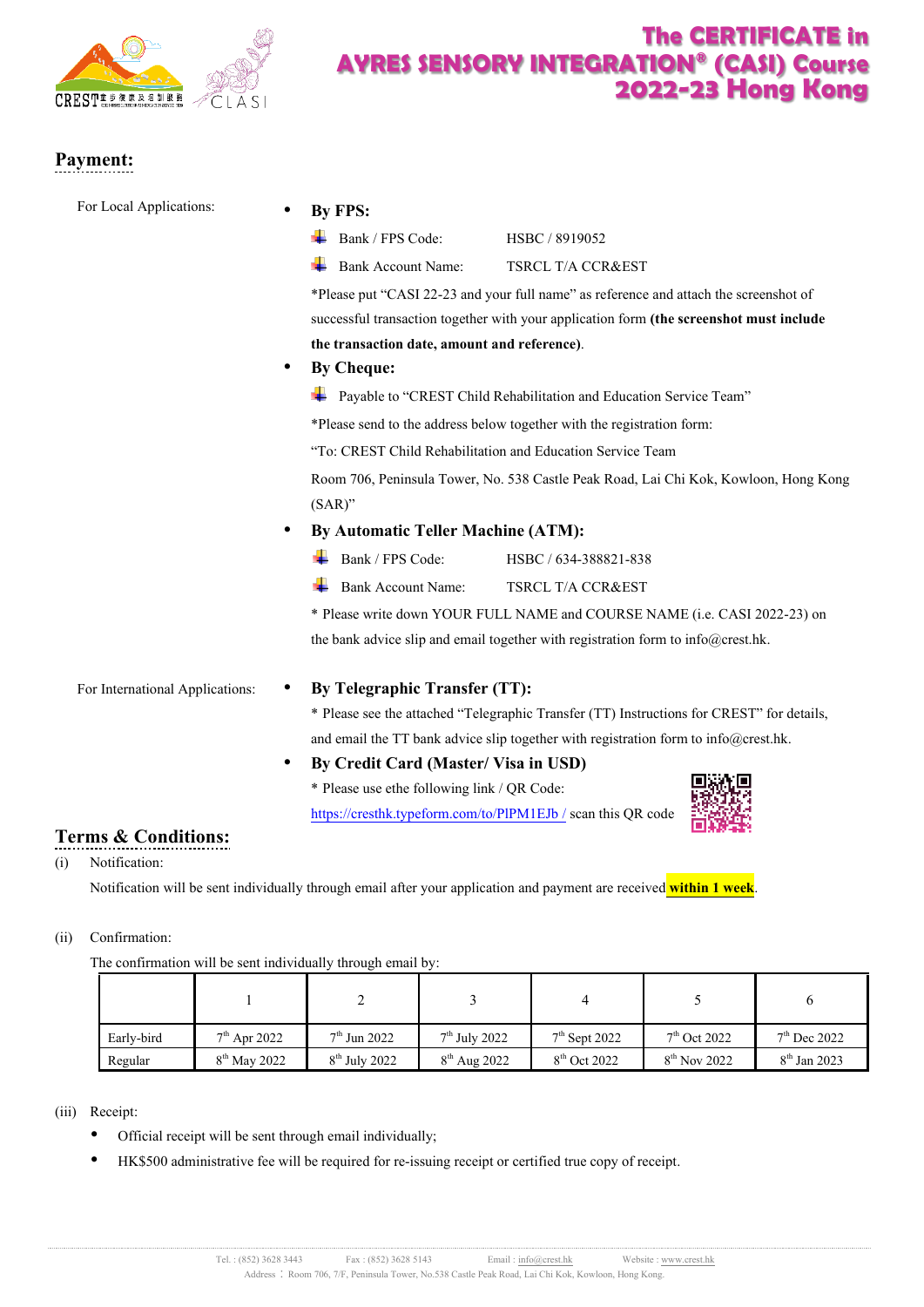

### **Terms & Conditions (Cont'd):**

- (iv) Certificate:
	- HK\$150 administrative fee will be required for re-issuing the onsite certificate.
- (v) Withdrawal Policy:
	- No transfer of fee to other courses or another person upon confirmation of enrollment.
	- No refund will be granted once the online course is accessed.
	- Non-Combo refund arrangement:

HK\$500 administrative fee will be required if written request for cancellation is received on or before the following dates:

| Module                              |                                         |  |                    |                                         |                           |
|-------------------------------------|-----------------------------------------|--|--------------------|-----------------------------------------|---------------------------|
| Non-Combo<br>Withdrawal<br>Deadline | <b>Before</b> Online Course is accessed |  | $10^{th}$ Aug 2022 | <b>Before</b> Online Course is accessed | $14^{\text{th}}$ Dec 2022 |

• Combo refund arrangement:

HK\$500 administrative fee will be required if written request for cancellation is received on or before the following dates, and the refund amount is listed as below:

| Module         | Combo Withdrawal<br>Deadline | Combo $(M1, 2 & 3)$<br>OR (M4, 5 & 6) Refund Amount     | Combo $(M1-6)$<br>Refund Amount                         |
|----------------|------------------------------|---------------------------------------------------------|---------------------------------------------------------|
|                | <b>Before Online Course</b>  | HK\$2,200 / HK\$2,200 <sup><math>\triangle</math></sup> | HK\$2,200 / HK\$2,200 <sup><math>\triangle</math></sup> |
| $\mathfrak{D}$ | is accessed                  | HK\$2,200 / HK\$2,200 <sup><math>\triangle</math></sup> | HK\$2,200 / HK\$2,200 <sup><math>\triangle</math></sup> |
| 3              | $10^{th}$ Aug 2022           | HK\$9,600 / HK\$9,400 <sup><math>\triangle</math></sup> | $HK$10,450 / HK$10,450^{\Delta}$                        |
|                | <b>Before Online Course</b>  | HK\$2,200 / HK\$2,200 <sup><math>\triangle</math></sup> | HK\$2,200 / HK\$2,200 <sup><math>\triangle</math></sup> |
| 5              | is accessed                  | HK\$2,200 / HK\$2,200 <sup><math>\triangle</math></sup> | HK\$2,200 / HK\$2,200 <sup><math>\triangle</math></sup> |
| 6              | $14^{\rm st}$ Dec 2022       | HK\$9,600 / HK\$9,400 <sup><math>\triangle</math></sup> | $HK$8,150 / HK$7,950^{\Delta}$                          |

△ *Refund amount for HKOTA/MOTA/OTAT/IOTA/IFTA members.*

(vi) CREST Child Rehabilitation and Education Service Team reserves the right on final decision on enrollment and cancelation of the course due to unforeseeable circumstances.

#### **Remarks:**

| Website: | www.crest.hk/2022-23casi and https://www.cl-asi.org/                                                                                                                                                                                                                                                                                                                                                                                                                                                                                                                            |  |
|----------|---------------------------------------------------------------------------------------------------------------------------------------------------------------------------------------------------------------------------------------------------------------------------------------------------------------------------------------------------------------------------------------------------------------------------------------------------------------------------------------------------------------------------------------------------------------------------------|--|
| Apps:    | For filling up the form with your mobile, you may do it through "Adobe Fill & Sign" in Apps Store.                                                                                                                                                                                                                                                                                                                                                                                                                                                                              |  |
| Form:    | For filling up the online form, you may complete at: $\begin{array}{ccc}\n\blacksquare & \blacksquare & \blacksquare & \blacksquare \\ \blacksquare & \blacksquare & \blacksquare & \blacksquare \\ \blacksquare & \blacksquare & \blacksquare & \blacksquare \\ \blacksquare & \blacksquare & \blacksquare & \blacksquare \\ \blacksquare & \blacksquare & \blacksquare & \blacksquare \\ \blacksquare & \blacksquare & \blacksquare & \blacksquare \\ \blacksquare & \blacksquare & \blacksquare & \blacksquare \\ \blacksquare & \blacksquare & \blacksquare & \blacksquare$ |  |

Enquiry: Please feel free to contact Mr. Stephen Chan or Ms. Charlie Lee at (852) 3628 3443 o[r info@crest.hk.](mailto:info@crest.hk) 

### **Frequently Asked Questions:**

<https://www.cl-asi.org/FAQ>